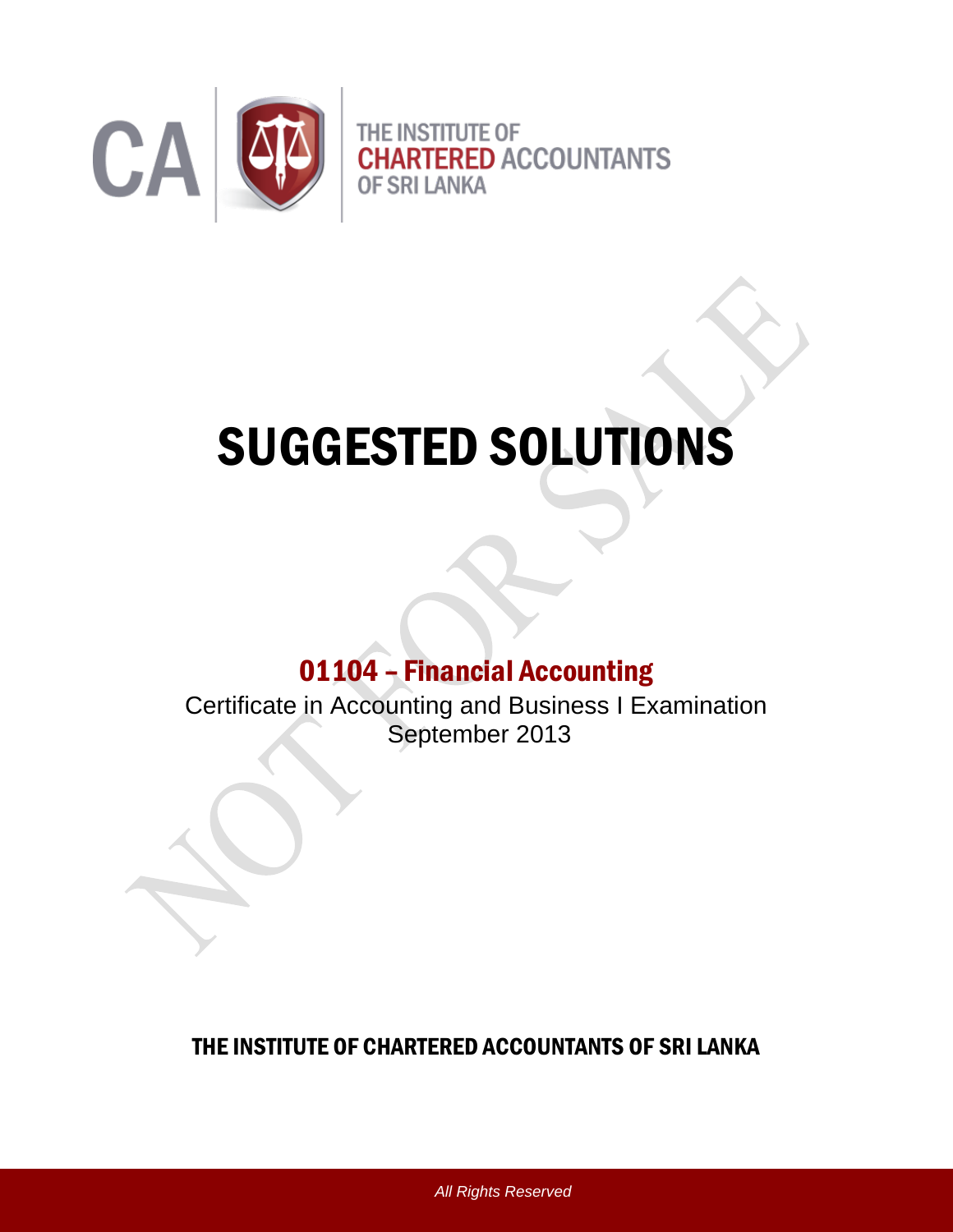#### **PAPER 'A'**

## **ANSWERS FOR MULTIPLE CHOICE QUESTIONS**

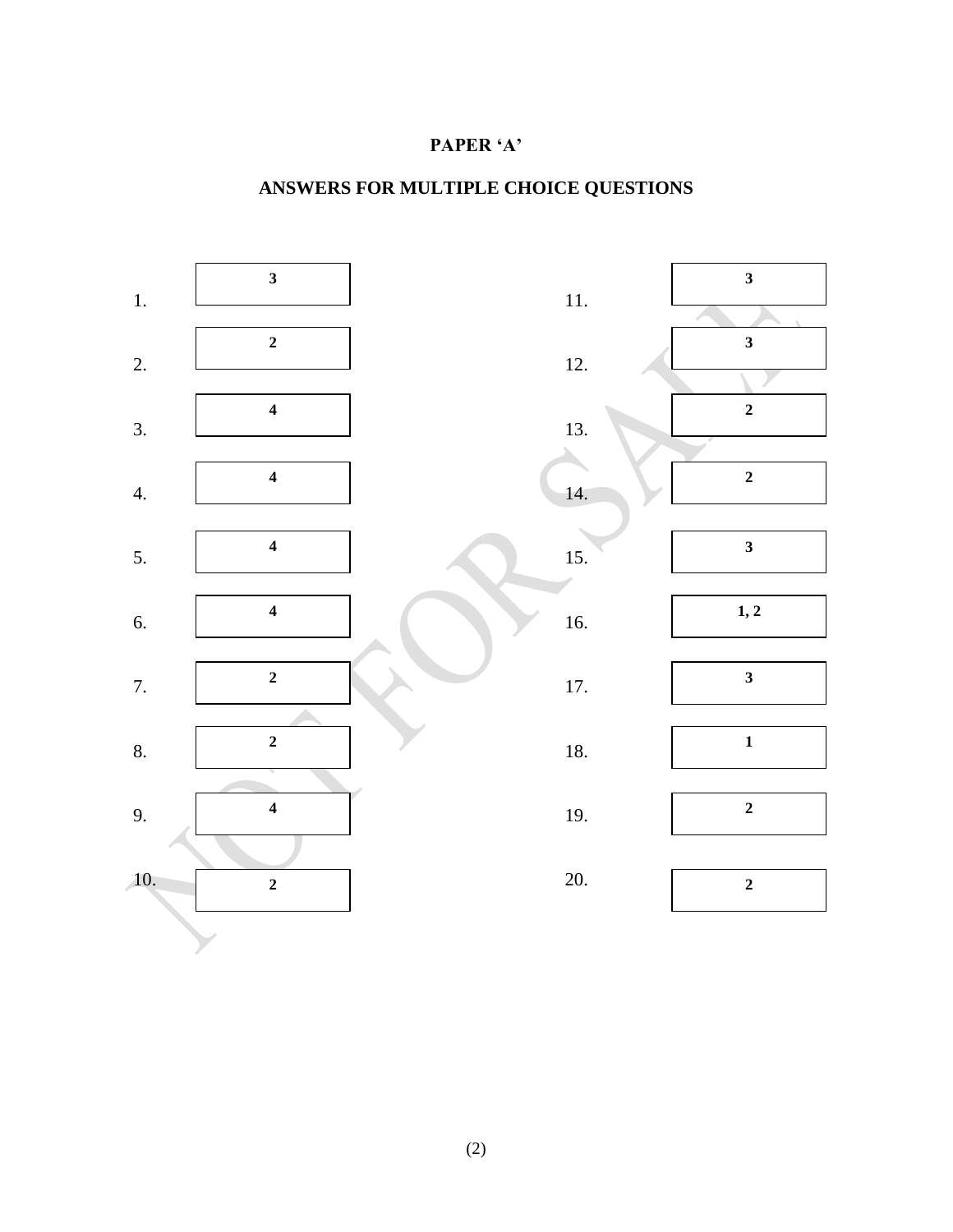(a)

#### **Sole Proprietor Business (Mr. Silva's) Manufacturing account for the year ended 31 March 2013**

| Raw Material Inventories as at 01.04.2012              |        | 1,120  |
|--------------------------------------------------------|--------|--------|
| Add:                                                   |        |        |
| Purchase of Raw material                               | 22,500 |        |
| Carriage inwards - Raw Material                        | 4,220  | 26,720 |
|                                                        |        | 27,840 |
| Raw Material Inventories as at 31.03.2013              |        | 1,020  |
| <b>Raw Material Consumption</b>                        |        | 26,820 |
| <b>Direct Cost</b>                                     |        |        |
| Direct wages and Direct Expenses                       |        | 1,114  |
| <b>Prime Cost</b>                                      |        | 27,934 |
| <b>Overhead Cost</b>                                   |        |        |
| <b>Factory Overtime</b>                                | 2,406  |        |
| Maintenance - Factory & Plant and Machinery            | 2,500  |        |
| <b>General Factory Expenses</b>                        | 1,420  |        |
| Salaries and wages (including EPF & ETF)- Factory      | 7,600  |        |
| <b>Electricity Charges</b>                             | 5,880  |        |
| <b>Depreciation -Factory Building</b>                  | 360    |        |
| Depreciation -Plant & Machinery                        | 1,330  |        |
| Depreciation - Motor Vehicle                           | 185    |        |
| Depreciation - Factory Equipment                       | 2,900  |        |
| Insurance - Plant & Machinery                          | 268    |        |
| Insurance – Buildings                                  | 80     |        |
| <b>Insurance - Motor Vehicle</b>                       | 100    |        |
| Vehicle Fuel Bill (vehicle running expense)            | 660    | 25,689 |
|                                                        |        | 53,623 |
|                                                        |        |        |
| Adjustment                                             |        |        |
| <b>Opening WIP</b>                                     | 480    |        |
| <b>Closing WIP</b>                                     | (310)  | 170    |
| <b>Total Manufacturing Cost transferred to Trading</b> |        |        |
| <b>Section</b>                                         |        | 53,793 |

(6 marks)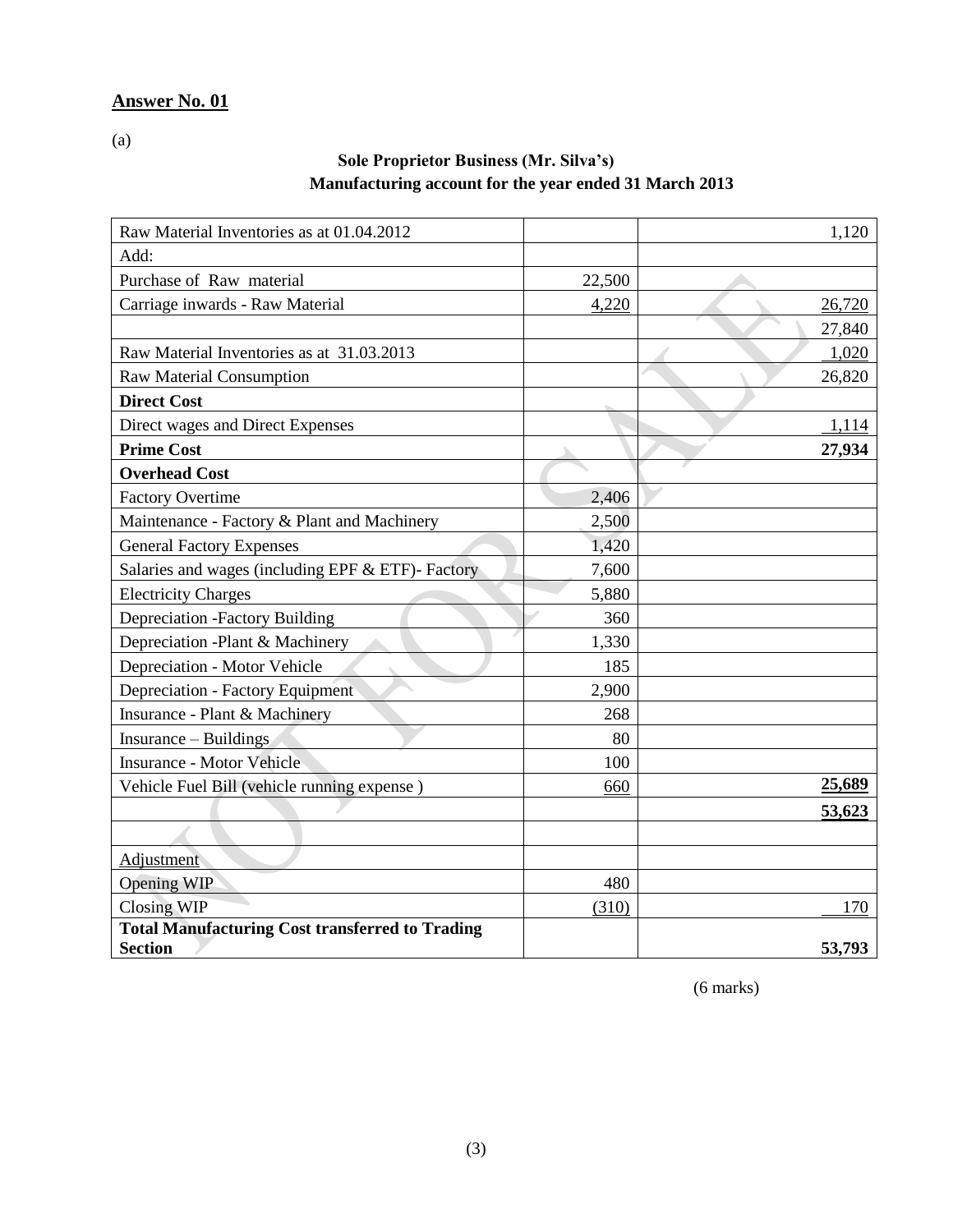| Sales (Turnover)                                                                |        | 79,120 |
|---------------------------------------------------------------------------------|--------|--------|
| <b>Less Cost of Sales</b>                                                       |        |        |
| Inventories as at 01.04.2012 - Finished Goods                                   | 2,000  |        |
| <b>Manufacturing Cost</b>                                                       | 53,793 |        |
|                                                                                 | 55,793 |        |
| Inventories as at 31.03.2013- Finished Goods                                    | 1,030  |        |
| <b>Cost of Sales</b>                                                            |        | 54,763 |
| <b>Gross Profit</b>                                                             |        | 24,357 |
| <b>Add: Other Income</b>                                                        |        |        |
| Other Income                                                                    | 4,500  |        |
| Discount allowed / received                                                     | 256    |        |
| Profit on sale of MV                                                            | 260    | 5,016  |
|                                                                                 |        | 29,373 |
| <b>Administration expenses</b>                                                  |        |        |
|                                                                                 | 2,200  |        |
| Salaries and wages (including EPF & ETF) - Office<br>Administration expenses    | 4,230  |        |
| <b>Electricity Charges</b>                                                      | 1,680  |        |
| <b>Water Charges</b>                                                            | 625    |        |
| <b>Telephone Expenses</b>                                                       | 4,166  |        |
| Insurance - Buildings                                                           | 120    |        |
| Depreciation – Office building                                                  | 420    |        |
| Depreciation – motor vehicle                                                    | 185    |        |
| <b>Insurance - Motor Vehicle</b>                                                | 100    |        |
| Vehicle Fuel Bill (vehicle running expense)                                     | 660    | 14,386 |
|                                                                                 |        |        |
| Selling and distribution cost                                                   | 1,100  |        |
| Salaries and wages(including EPF & ETF)-Showrooms<br><b>Electricity Charges</b> | 840    |        |
| Depreciation - Motor Vehicle                                                    | 185    |        |
| Discount allowed                                                                | 64     |        |
| Advertising                                                                     | 1,235  |        |
| Vehicle Fuel Bill (vehicle running expense)                                     | 660    |        |
| Selling and distribution expenses                                               | 2,936  |        |
| <b>Insurance - Motor Vehicle</b>                                                | 100    |        |
| <b>Building Rent</b>                                                            | 480    | 7,     |
| <b>Finance cost</b>                                                             |        |        |
| Loan Interest                                                                   | 1,200  |        |
| Finance cost                                                                    | 300    |        |
| <b>Bad Debts</b>                                                                | 157    |        |
| <b>Bank Charges - OD Interest</b>                                               | 251    |        |
| under Provision for doubtful debts                                              | 224    | 2,132  |
|                                                                                 |        | 5,255  |

#### (b) Income statement for the year ended 31 March 2013

(11 marks)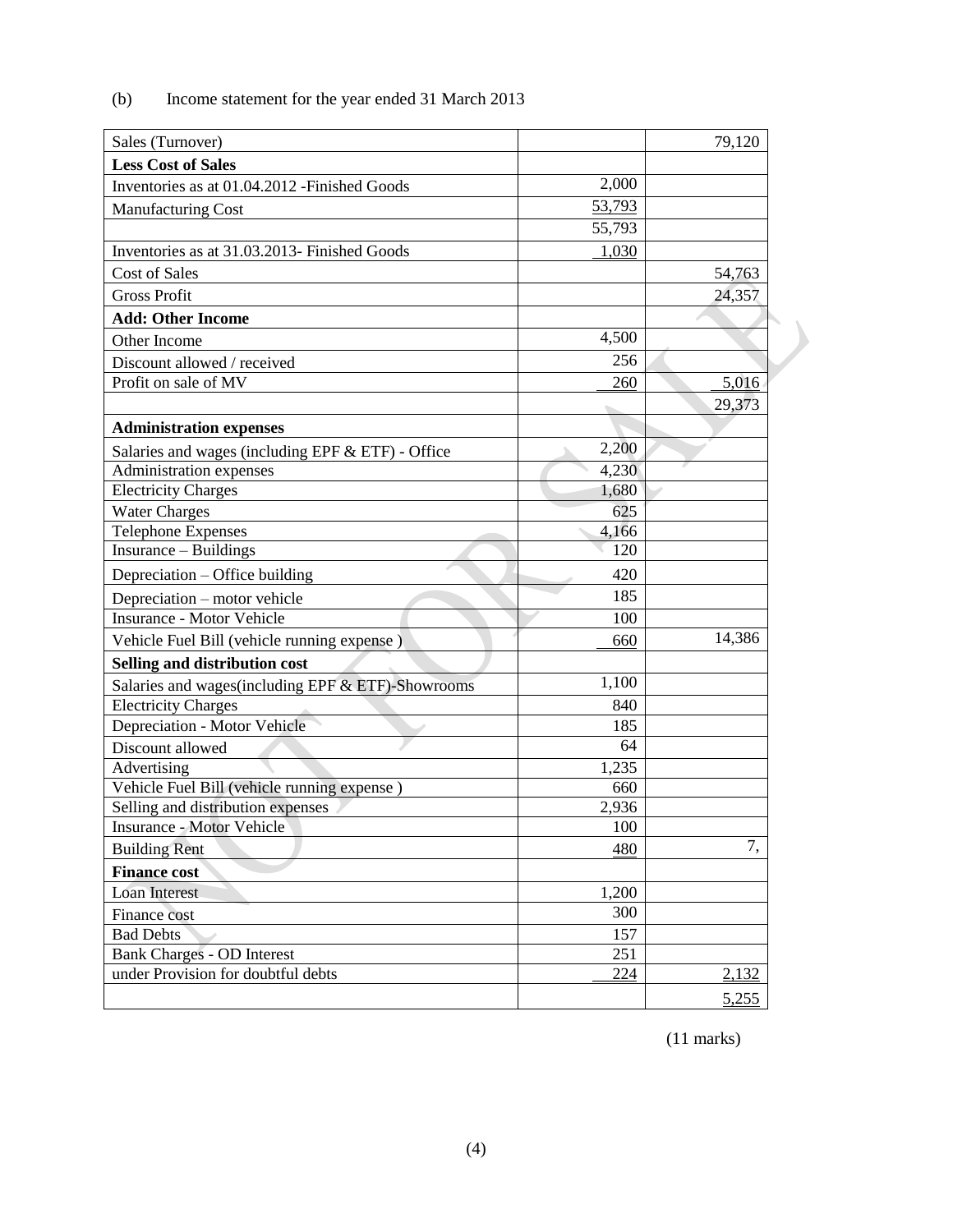| <b>Non-Current Assets</b>                    |        |           |             |
|----------------------------------------------|--------|-----------|-------------|
| Property, Plant & Equipment                  |        | 45,000    | workings 01 |
| <b>Accumulated Depreciation</b>              |        | (11, 565) | workings 02 |
|                                              |        | 33,435    |             |
| <b>Current Assets</b>                        |        |           |             |
| Inventories as at 31.03.2013                 |        |           |             |
| - Raw Material                               | 1,020  |           |             |
| - Work in Progress                           | 310    |           |             |
| - Finished Goods                             | 1,030  | 2,360     |             |
| <b>Rent Advance</b>                          |        | 220       |             |
| <b>Trade Debtors</b>                         | 18,200 |           |             |
| Provision for doubtful debts                 | (364)  | 17,836    |             |
| Prepaid                                      |        |           |             |
| -Electricity Charges                         | 31     |           |             |
| -Vehicle Fuel Bill (vehicle running expense) | 22     | 53        |             |
| Cash in Hand                                 |        | 180       |             |
| Cash at Bank                                 |        | 5,669     |             |
|                                              |        | 59,753    |             |
|                                              |        |           |             |
| Capital - as at 01 April 2012                | 30,140 |           |             |
| Add: Profit for the year                     | 5,255  |           |             |
| Add: Additional Capital                      | 1,200  | 36,595    |             |
|                                              |        |           |             |
| <b>Non-Current Liabilities</b>               |        |           |             |
| Long Term Bank Loan (12%)                    |        | 6,100     |             |
|                                              |        |           |             |
| <b>Current Liabilities</b>                   |        |           |             |
| Long Term Bank Loan (12%)                    |        | 3,600     |             |
| <b>Trade Creditors</b>                       |        | 11,505    |             |
| <b>VAT Control Account</b>                   |        | 1,811     |             |
| <b>Payables</b>                              |        |           |             |
| <b>Water Charges</b>                         |        | 45        |             |
| <b>Telephone Expenses</b>                    |        | 16        |             |
| Advertising                                  |        | 31        |             |
| Rent                                         |        | 50        |             |
|                                              |        | 59,753    |             |

#### (c) **Statement of Financial Position as at 31 March 2013**

(13 marks) (Total 30 marks)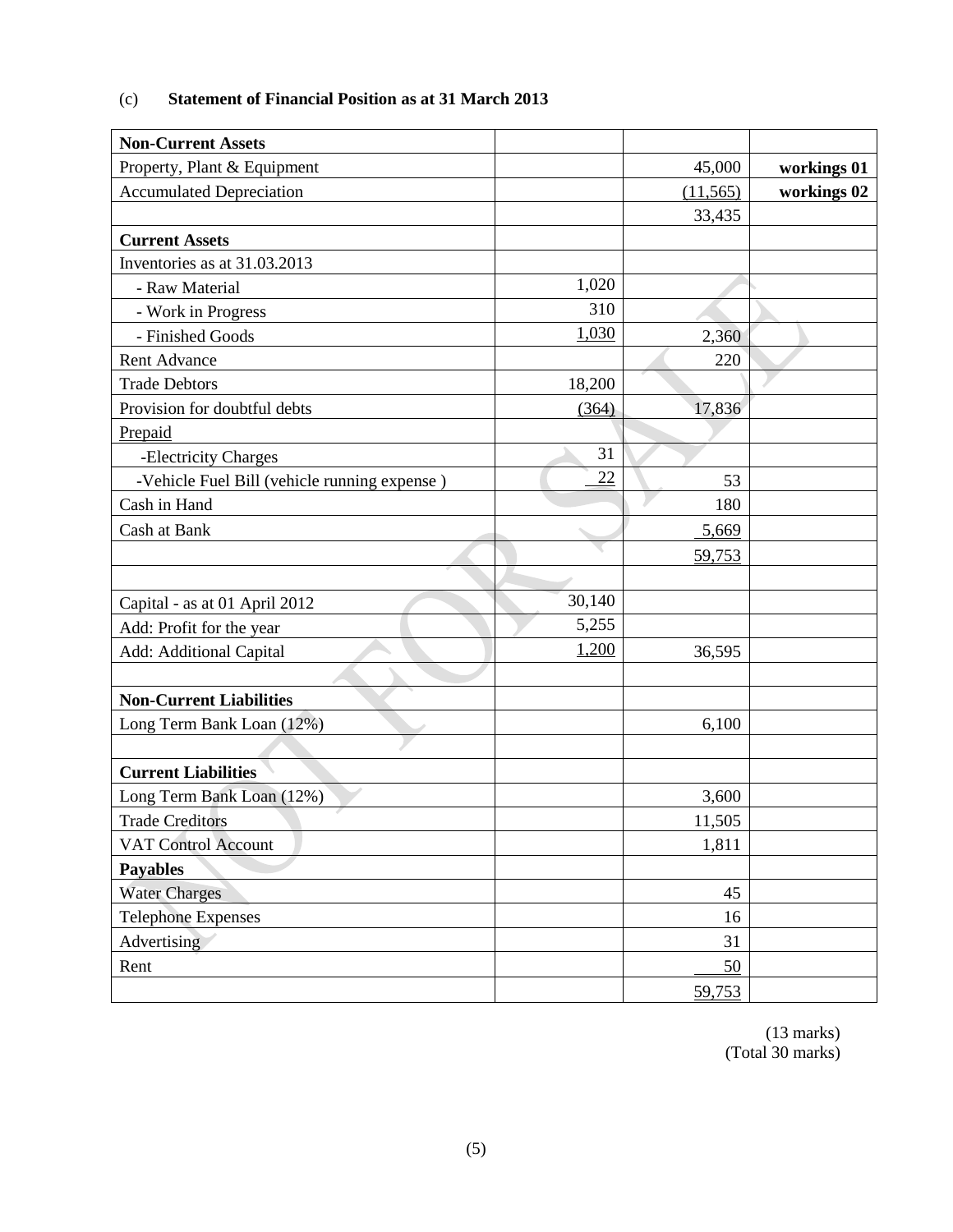#### **Workings 01**

| <b>Property, Plant &amp; Equipment</b> | Cost As At<br>31.03.2012 | <b>Additions</b> | <b>Disposals</b>         | <b>Balance as at</b><br>31.03.2013 |
|----------------------------------------|--------------------------|------------------|--------------------------|------------------------------------|
| Office Building                        | 8,400                    | -                | $\overline{\phantom{0}}$ | 8,400                              |
| <b>Factory Building</b>                | 7,200                    | -                | $\overline{\phantom{0}}$ | 7,200                              |
| Plant & Machinery                      | 13,300                   | -                | $\overline{\phantom{0}}$ | 13,300                             |
| <b>Motor Vehicles</b>                  | 3,200                    | 2,500            | 2,600                    | 3,100                              |
| <b>Factory Equipment</b>               | 7,800                    | 1,200            |                          | 9,000                              |
| Land                                   | 4,000                    |                  |                          | 4,000                              |
|                                        | 43,900                   | 3,700            | 2,600                    | 45,000                             |

### **Workings 02**

| <b>Property, Plant &amp; Equipment</b> | <b>Accumulated</b><br><b>Depreciation As</b><br>At 01.04.2012 | <b>Additions</b> | <b>Disposals</b> | <b>Balance as at</b><br>31.03.2013 |
|----------------------------------------|---------------------------------------------------------------|------------------|------------------|------------------------------------|
| Office Building - (Sq. Feet            |                                                               |                  |                  |                                    |
| 20,000)                                | 840                                                           | 420              |                  | 1,260                              |
| Factory Building - (Sq. Feet           |                                                               |                  |                  |                                    |
| 70,000)                                | 720                                                           | 360              |                  | 1,080                              |
| Plant & Machinery                      | 2,200                                                         | 1,330            |                  | 3,530                              |
| <b>Motor Vehicles</b>                  | 800                                                           | 555              | 360              | 995                                |
| <b>Factory Equipment</b>               | 1,800                                                         | 2,900            |                  | 4,700                              |
|                                        | 6,360                                                         | 5,565            | 360              | 11,565                             |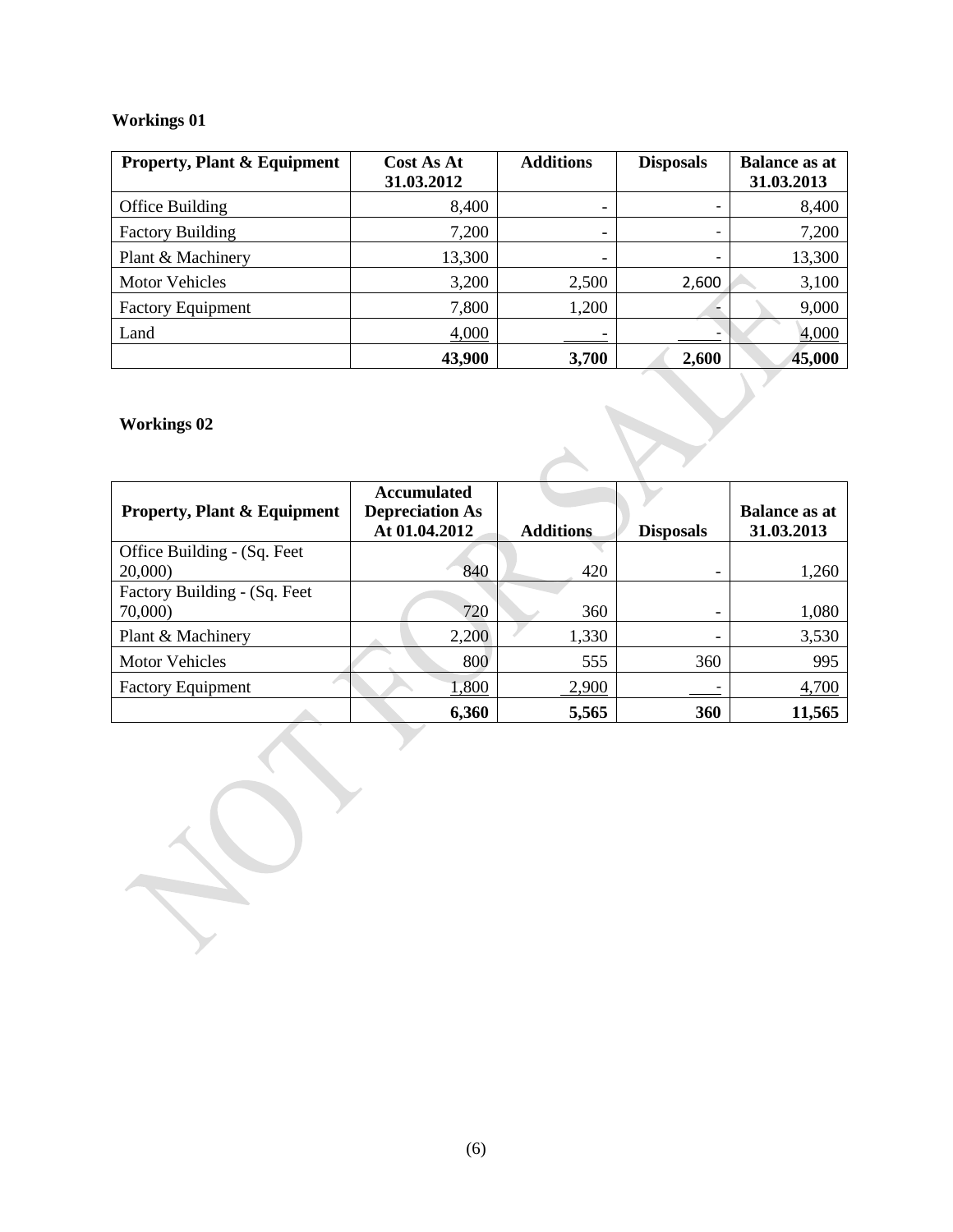| (1) |  | The entity has transferred to the buyer the significant risks and rewards of |  |  |  |  |  |  |
|-----|--|------------------------------------------------------------------------------|--|--|--|--|--|--|
|     |  | ownership of goods.                                                          |  |  |  |  |  |  |

- \* The entity retains neither continuing managerial involvement to the degree usually associated with ownership nor effective control over the goods sold.
- \* The amount of revenue can be measured reliably.<br>
It is probable that the economic benefits associate
- It is probable that the economic benefits associated with the transaction will flow to the entity.
- \* The costs incurred or to be incurred in respect of the transaction can be measured reliably.

(3 marks)

(b)

#### **Aruna, Waruna & Sarana Statement of comprehensive income of the partnership for the year ended 31.03.2012**

|                                     | 01.04.2011 to            | 01.01.2012 to | Year ended |
|-------------------------------------|--------------------------|---------------|------------|
|                                     | 31.12.2011               | 31.03.2012    | 31.03.2012 |
| Revenue                             | 36,300                   | 12,100        | 48,400     |
| Less: Cost of sales                 | (12, 450)                | (4,150)       | (16,600)   |
| <b>Gross Profit</b>                 | 23,850                   | 7,950         | 31,800     |
| <b>Expenses</b>                     |                          |               |            |
| Finance cost                        | 1,050                    | 350           | 1,400      |
| Depreciation - building             | 487.5                    | 162.5         | 650        |
| - $M.V$                             | 1,350                    | 450           | 1,800      |
| Selling & distribution cost         | 6,412.5                  | 2,137.5       | 8,550      |
| Other administration cost           | 4,462.5                  | 1,487.5       | 5,950      |
| Provision for bad debts             | 1,825                    |               | 1,825      |
| <b>Bad</b> debts                    | 862.5                    | 287.5         | 1,150      |
| Insurance                           | 412.5                    | 137.5         | 550        |
| <b>Salaries</b>                     | 2,460                    | 820           | 3,280      |
| <b>Salaries</b><br>Sarana           |                          | 150           | 150        |
| <b>Interest on Capital accounts</b> |                          | 1,950         | 1,950      |
| Profit for the year                 | 4,527.5                  | 17.5          | 4,545      |
| Profit sharing - A                  | 3,395.625                | 10.5          |            |
| - $W$                               | 1,131.875                | 3.5           |            |
| S<br>$\overline{a}$                 | $\overline{\phantom{0}}$ | 3.5           |            |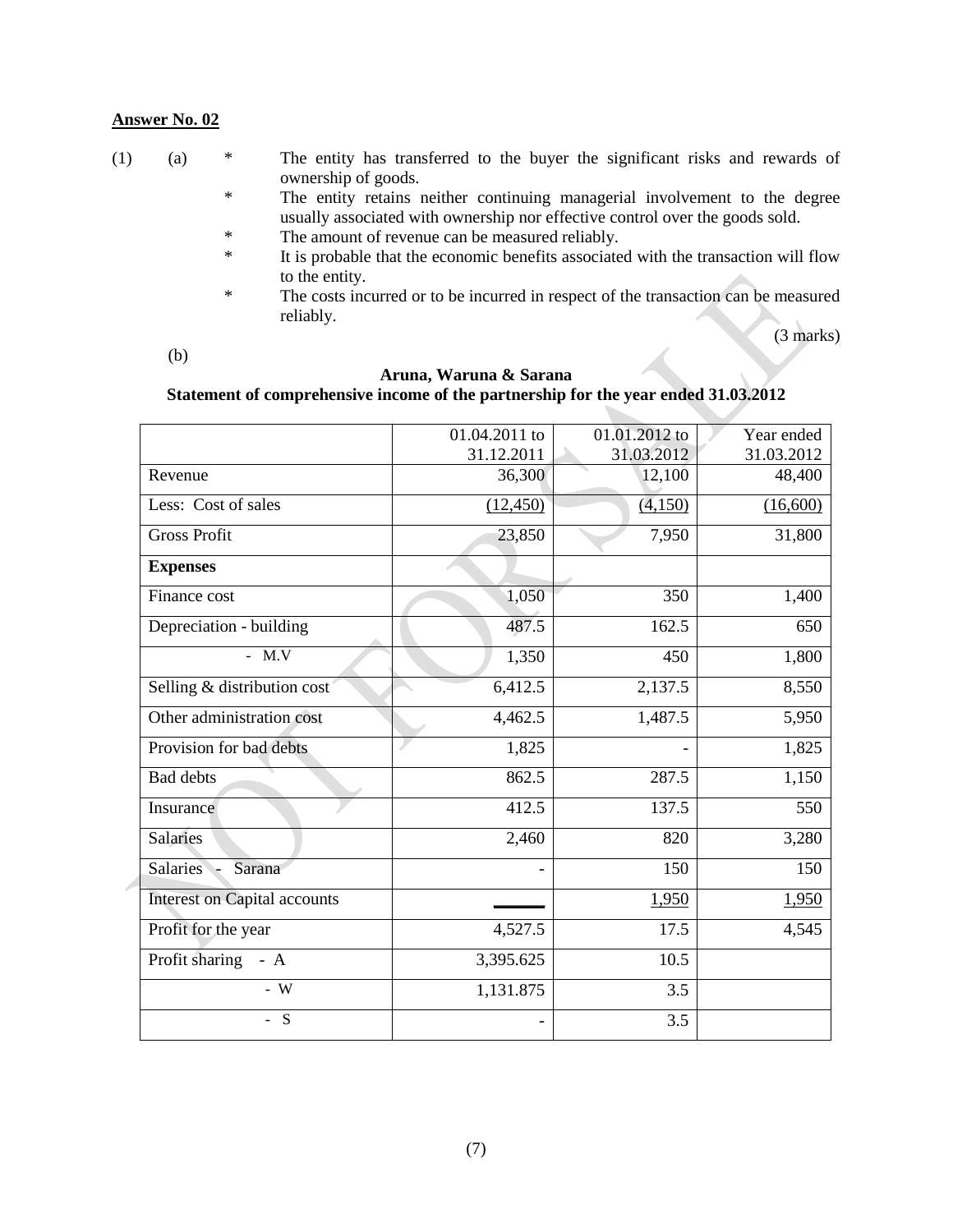|                                              |        | (Rs. '000) |                |
|----------------------------------------------|--------|------------|----------------|
| <b>Non-current assets</b>                    |        |            |                |
| Land                                         | 50,000 |            |                |
| <b>Building</b>                              | 11,150 |            |                |
| Motor vehicles                               | 11,600 | 72,750     |                |
| <b>Current assets</b>                        |        |            |                |
| Trade receivables                            | 16,425 |            |                |
| <b>Stocks</b>                                | 4,100  |            |                |
| Prepayment - insurance                       | 250    |            |                |
| Cash equivalents                             | 4,350  | 25,125     |                |
|                                              |        | 97,875     |                |
| Partners' capital accounts - A               | 55,500 |            |                |
| W                                            | 18,500 |            |                |
| S                                            | 4,000  | 78,000     | W1             |
|                                              |        |            |                |
| Partners' current accounts -<br>$\mathbf{A}$ | 8,595  |            |                |
| W                                            | 3,797  |            |                |
| S                                            | 103    | 12,495     | W <sub>2</sub> |
| Long term liabilities                        |        |            |                |
| Long term loan                               |        | 5,000      |                |
|                                              |        |            |                |
| <b>Current liabilities</b>                   |        |            |                |
| Trade payables                               | 1,430  |            |                |
| Other administration                         | 600    |            |                |
|                                              | 350    | 2,380      |                |
| Selling & distribution                       |        |            |                |

**Aruna, Waruna & Sarana Statement of financial position of the partnership as at 31.03.2012** 

#### **Working 1**

|             |        |        |        | Capital A/c |        |        |        |
|-------------|--------|--------|--------|-------------|--------|--------|--------|
|             | A      | W      |        |             | A      | W      |        |
| Goodwill    | 18,000 | 6,000  | 6,000  | Balance B/F | 30,000 | 10,000 | 10,000 |
|             |        |        |        | Revaluation | 21,000 | 7,000  |        |
|             |        |        |        | gain        |        |        |        |
| Balance C/f | 55,500 | 18,500 | 4,000  | Goodwill    | 22,500 | 7,500  |        |
|             | 73,500 | 24,500 | 10,000 |             | 73,500 | 24,500 | 10,000 |

## **Working 2**

| Current A/c |       |       |     |             |       |       |     |
|-------------|-------|-------|-----|-------------|-------|-------|-----|
|             | л     | W     |     |             |       | W     |     |
|             |       |       |     | Balance B/F | 3,800 | 2,200 | -   |
|             |       |       |     | Interest    | 1,388 | 462   | 100 |
| Balance b/f | 8,595 | 3,797 | .03 | Profit      | 3,407 | 1,135 |     |
|             | 8,595 | 3.797 | 103 |             | 8,595 | 3707  | 103 |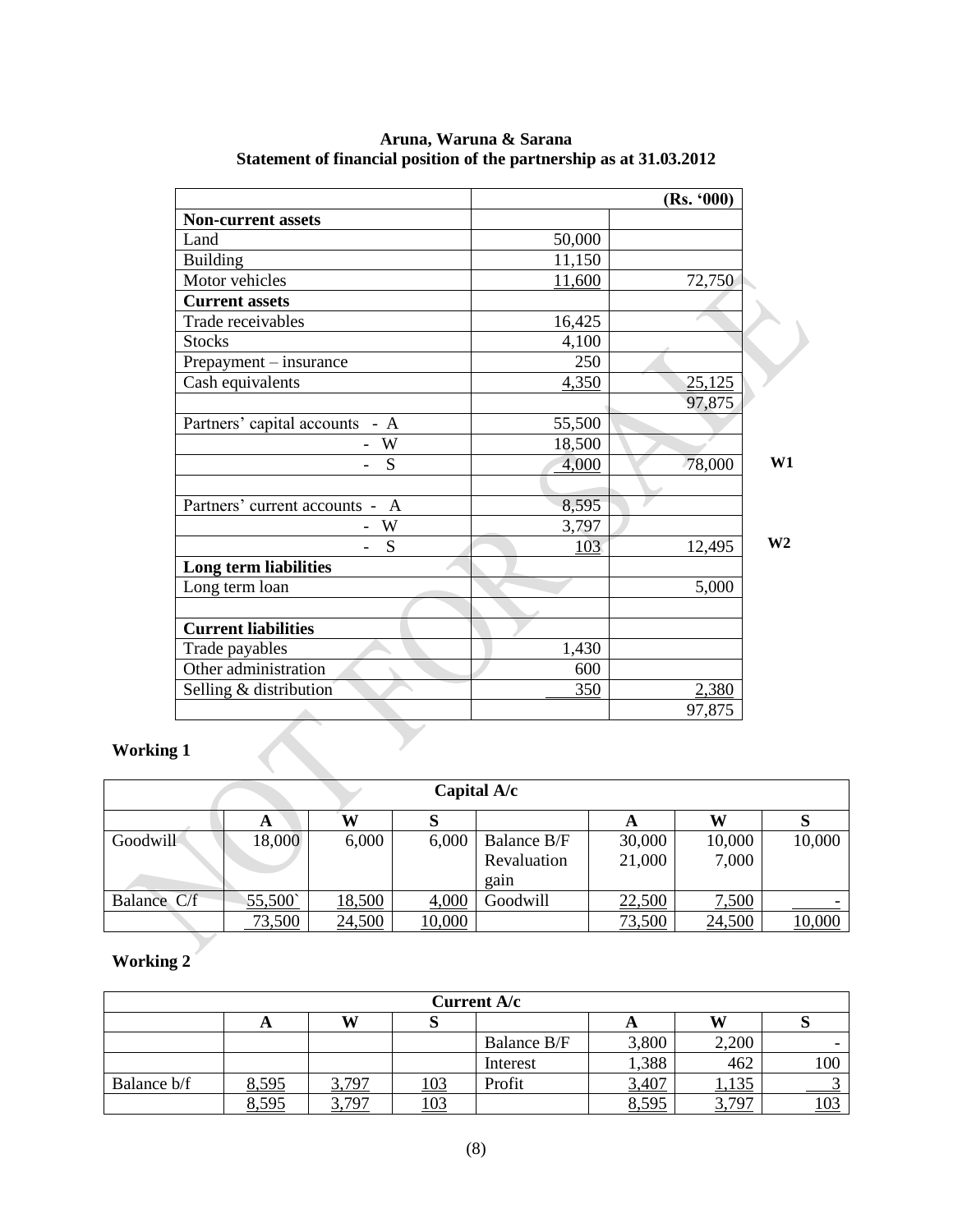| (a) | Calculate total corrected net profit for the year ended 31 March 2013 |  |  |
|-----|-----------------------------------------------------------------------|--|--|
|-----|-----------------------------------------------------------------------|--|--|

|                            | <b>Income Statement</b> |                          |                  |
|----------------------------|-------------------------|--------------------------|------------------|
| <b>Opening Stocks</b>      | 1,300                   | Sales ( $w-3$ )          | 25,000           |
| Add; Purchases (w-2)       | 18,000                  |                          |                  |
| Less Drawings              | (50)                    |                          |                  |
| <b>Less Closing Stocks</b> | (1,750)                 |                          |                  |
| Cost of Sales              | 17,500                  |                          |                  |
| <b>Gross Profit</b>        | 7,500                   |                          |                  |
|                            | 25,000                  |                          | 25,000           |
| Salaries                   | 1,200                   | <b>Gross Profit</b>      | 7,500            |
| <b>Other Expenses</b>      | 2,830                   | <b>Discount Received</b> | 585              |
| Depreciation – Building    | 585                     |                          |                  |
| Depreciation - Furniture   | 798                     |                          |                  |
| Discount Allowed           | 340                     |                          |                  |
| <b>Bad Debts</b>           | 600                     |                          |                  |
| Net Profit                 | 1,732                   |                          |                  |
|                            | 8,085                   |                          | 8,085            |
|                            |                         |                          | $(6 \text{ ma})$ |

(6 marks)

## (b) Prepare the corrected summerised cash book for the period ended 31 March 2013

**TANK** 

| Cash Book                 |        |                                |        |
|---------------------------|--------|--------------------------------|--------|
| <b>Opening Balance</b>    | 2,400  | <b>Settlement to Creditors</b> | 18,915 |
| <b>Sales</b>              | 6,000  | <b>Other Expenses</b>          | 2,800  |
| <b>Debtors Collection</b> | 16,660 | Salaries                       | 1200   |
| Sale of Motor car         | 500    | Furniture                      | 350    |
|                           |        | Drawings                       | 290    |
|                           |        | Life Insurance                 | 10     |
|                           |        | Motor Bicycle                  | 250    |
|                           |        | <b>Balance carried Forward</b> | 1,745  |
|                           | 25,560 |                                | 25,560 |

(6 marks)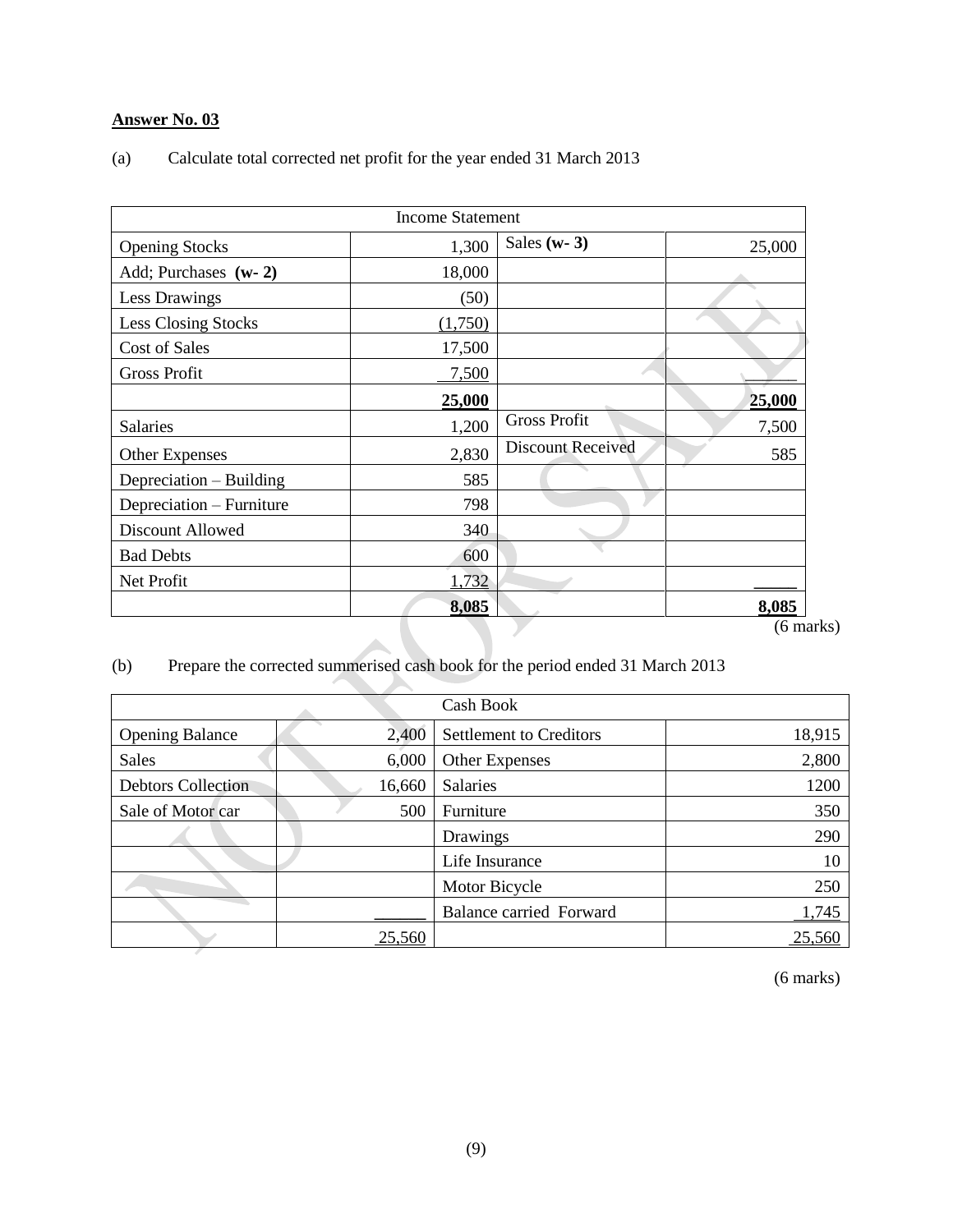(1) Prepare the Statement of Financial Position as at 31 March 2013

| <b>Statement of Financial Position as at 31.03.2013</b> |        |                 |        |  |
|---------------------------------------------------------|--------|-----------------|--------|--|
| Capital $(w-1)$                                         | 12,350 | <b>Building</b> | 5,265  |  |
| Add: Profit                                             | 2,332  | Furniture       | 3,542  |  |
|                                                         | 14,682 |                 |        |  |
| Creditors                                               | 7,600  | Inventories     | 1,750  |  |
| <b>Accrued Expenses</b>                                 | 380    | Debtors         | 10,200 |  |
|                                                         |        | Prepayments     | 160    |  |
|                                                         |        | Cash            | 1,745  |  |
|                                                         | 22,662 |                 | 22,662 |  |

Profit  $=$  Closing capital – opening capital + drawing – new capital

- $= 14,682 12,450 + 600 500$
- $=$  2,232 + 100
- $=$  2,332

#### **Workings**

#### **W – 1**

| <b>Capital Account</b> |        |                        |        |
|------------------------|--------|------------------------|--------|
| Motor Bicycle          | 250    | <b>Opening Balance</b> | 12,450 |
| Life Insurance         | 10     | Sale of Motor Car      | 500    |
| <b>Cash Drawings</b>   | 290    |                        |        |
| <b>Goods Drawings</b>  | 50     |                        |        |
| <b>Closing Balance</b> | 12,350 |                        |        |
|                        | 12,950 |                        | 12,950 |

(3 marks)

#### **W – 2**

| <b>Creditors Payable</b> |               |                          |        |  |
|--------------------------|---------------|--------------------------|--------|--|
| Cash                     |               | 18,915   Opening Balance |        |  |
| Discount Received        |               | 585 Purchases            | 18,000 |  |
| <b>Closing Balance</b>   | ,600          |                          |        |  |
|                          | <b>27,100</b> |                          |        |  |

## **W – 3**

| <b>Debtors</b>         |        |                  |        |
|------------------------|--------|------------------|--------|
| <b>Opening Balance</b> | 8,200  | Cash             | 16,660 |
| Sales                  | 19,000 | Discount Allowed | 340    |
|                        |        | Closing Balance  | .0,200 |
|                        | 27,200 |                  | 27,200 |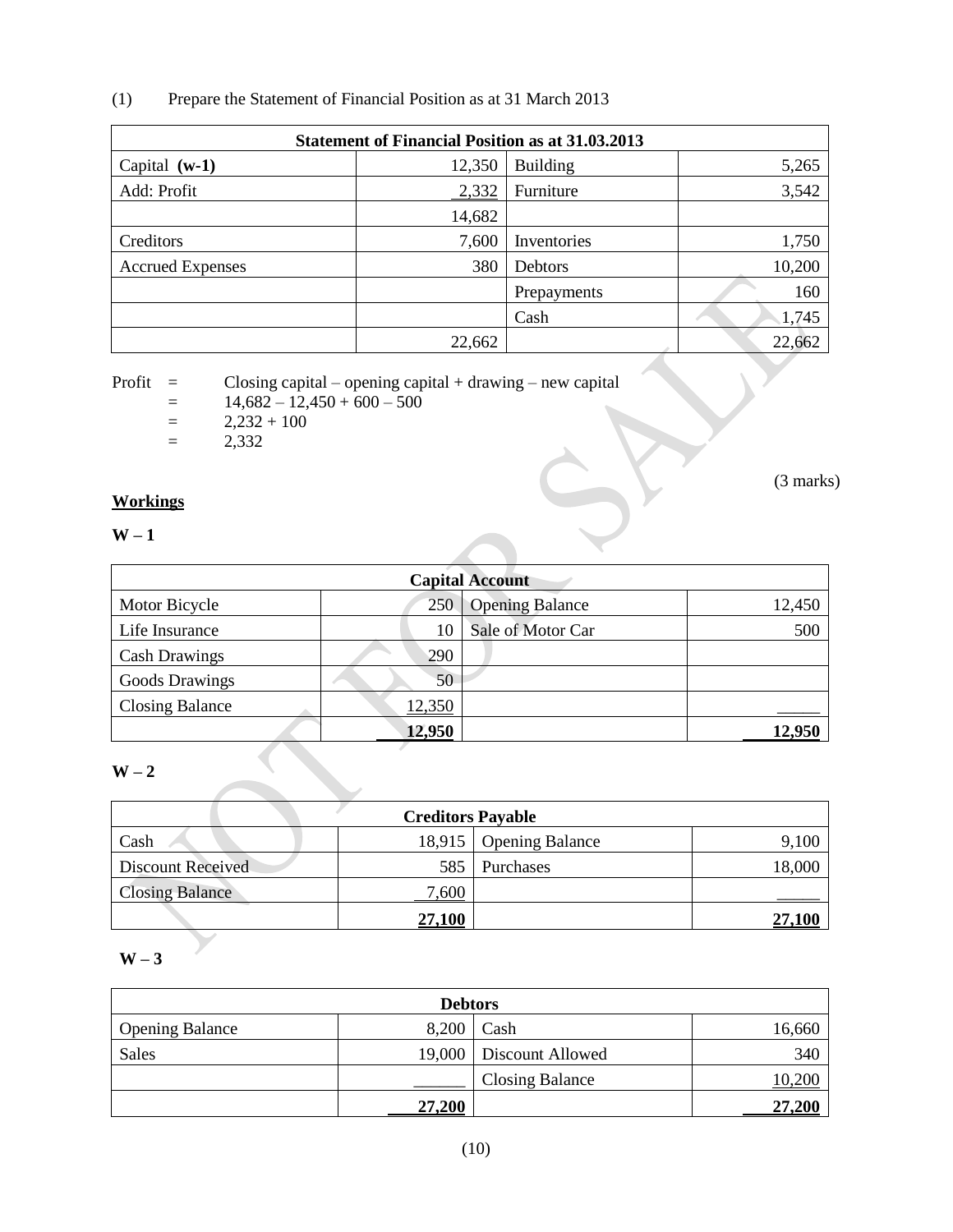(a) (i)

| <b>Udarata Sports Club</b>                            |
|-------------------------------------------------------|
| Income & Expenditure Account year ended 31 March 2013 |

|                                   | Rs. '000 | Rs. '000 |
|-----------------------------------|----------|----------|
| <b>Income</b>                     |          |          |
| Subscription income               | 69,950   | $(W-1)$  |
| Sponsorship                       | 18,000   |          |
| Net income – dinner dance         | 5,300    |          |
| Sale of souvenirs                 | 800      |          |
| Gym income                        | 2,500    | 96,550   |
|                                   |          |          |
| <b>Expenses</b>                   |          |          |
| <b>Bad debts</b>                  | 1,100    |          |
| Depreciation                      | 24,700   |          |
| <b>Salaries</b>                   | 8,350    |          |
| Electricity                       | 3,930    |          |
| Water                             | 2,370    |          |
| Maintenance                       | 1,600    |          |
| Rates & taxes                     | 1,230    |          |
| Gym expenses                      | 300      |          |
| Printing of souvenirs             | 2,200    | 45,780   |
| Excess of income over expenditure |          | 50,770   |

(ii)

#### **Udarata Sports Club Statement of Financial Position as at 31 March 2013**

|                                  | Rs. '000 |
|----------------------------------|----------|
| <b>Non-Current Assets</b>        |          |
| <b>Fixed assets</b>              | 142,600  |
| <b>Current Assets</b>            |          |
| Subscription receivable          | 10,300   |
| Dinner dance receivable          | 100      |
| Cash at bank & in hand           | 54,490   |
|                                  | 207,490  |
| <b>Accumulated Fund</b>          |          |
| Accumulated fund                 | 168,760  |
| Centenary fund                   | 8,200    |
|                                  | 176,960  |
| <b>Current Liabilities</b>       |          |
| Subscription received in advance | 13,800   |
| Accrued expenses                 | 1,730    |
| Gym equipment payable            | 15,000   |
|                                  | 207,490  |
|                                  |          |

(10 marks)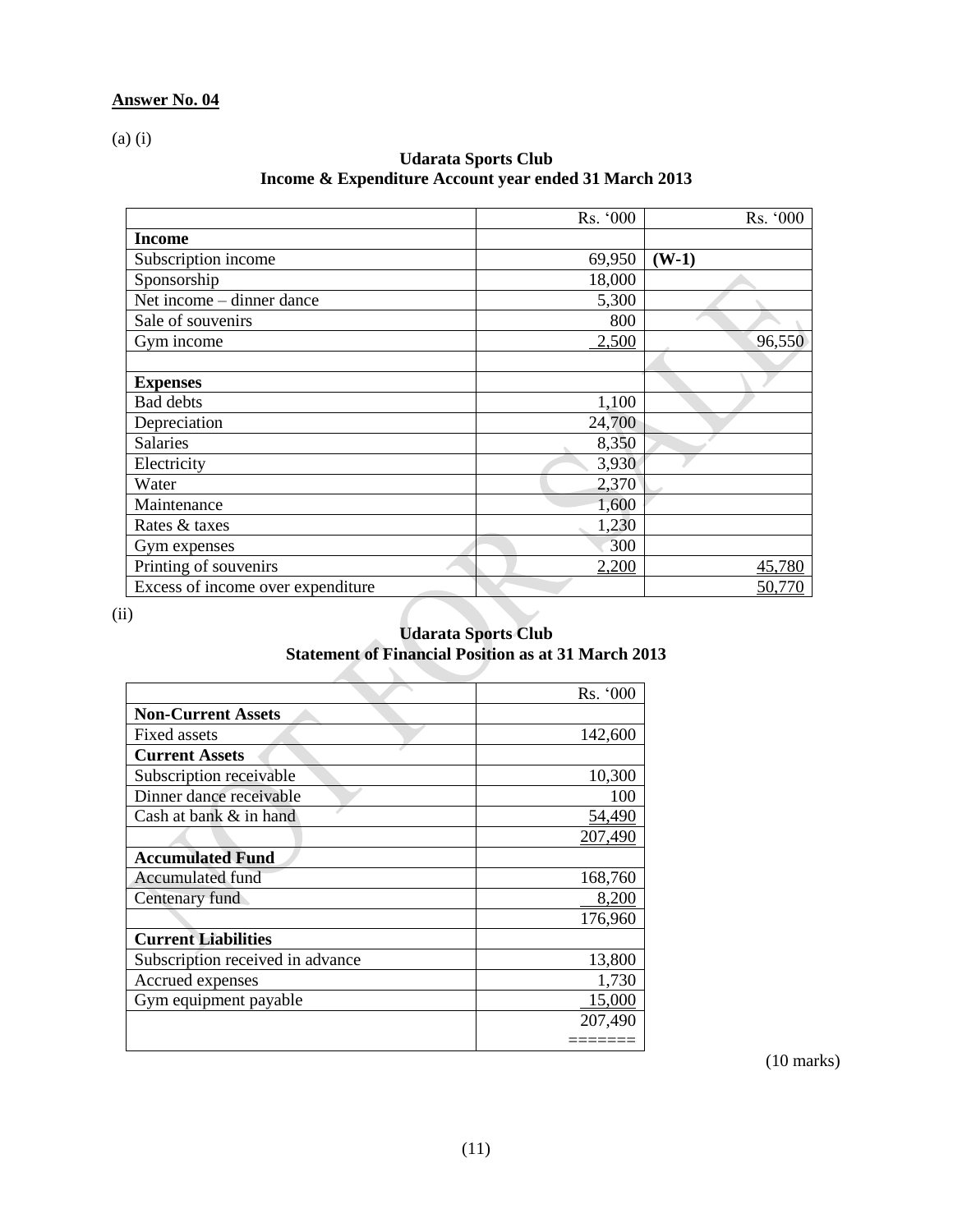| <b>Subscription Account</b>  |        |                 |        |  |
|------------------------------|--------|-----------------|--------|--|
| Opening balance              | 7,250  | Opening balance | 9,400  |  |
| Income and expenditure $a/c$ | 69,950 | Cash            | 70,200 |  |
|                              |        | Written off     | 1,100  |  |
|                              |        | Closing balance | 10,300 |  |
| Closing balance              | 13,800 |                 |        |  |
|                              | 91,000 |                 | 91,000 |  |

(b)

- (1) Cost of the package purchase price of the package and installation cost, maintenance cost and training and development cost of the staff has to be compared with that of the total cost of in-house development cost, the total cost of the IT department involve to the project such as salaries and other related cost, cost on the expert knowledge.
- (2) Whether the package will satisfy the organization requirements and thereby other related cost to be incurred in order to convert the package to the organization requirements. For this a productive assessment has to be carried out.
- (3) Training cost / on the job training /availability of test packages
- (4) After sales services
- (5) Legal requirements/ No of Licenses required
- (6) Compatibility with the prevailing computer facilities
- (7) Cost of service agreements

(5 marks)

**W-1**